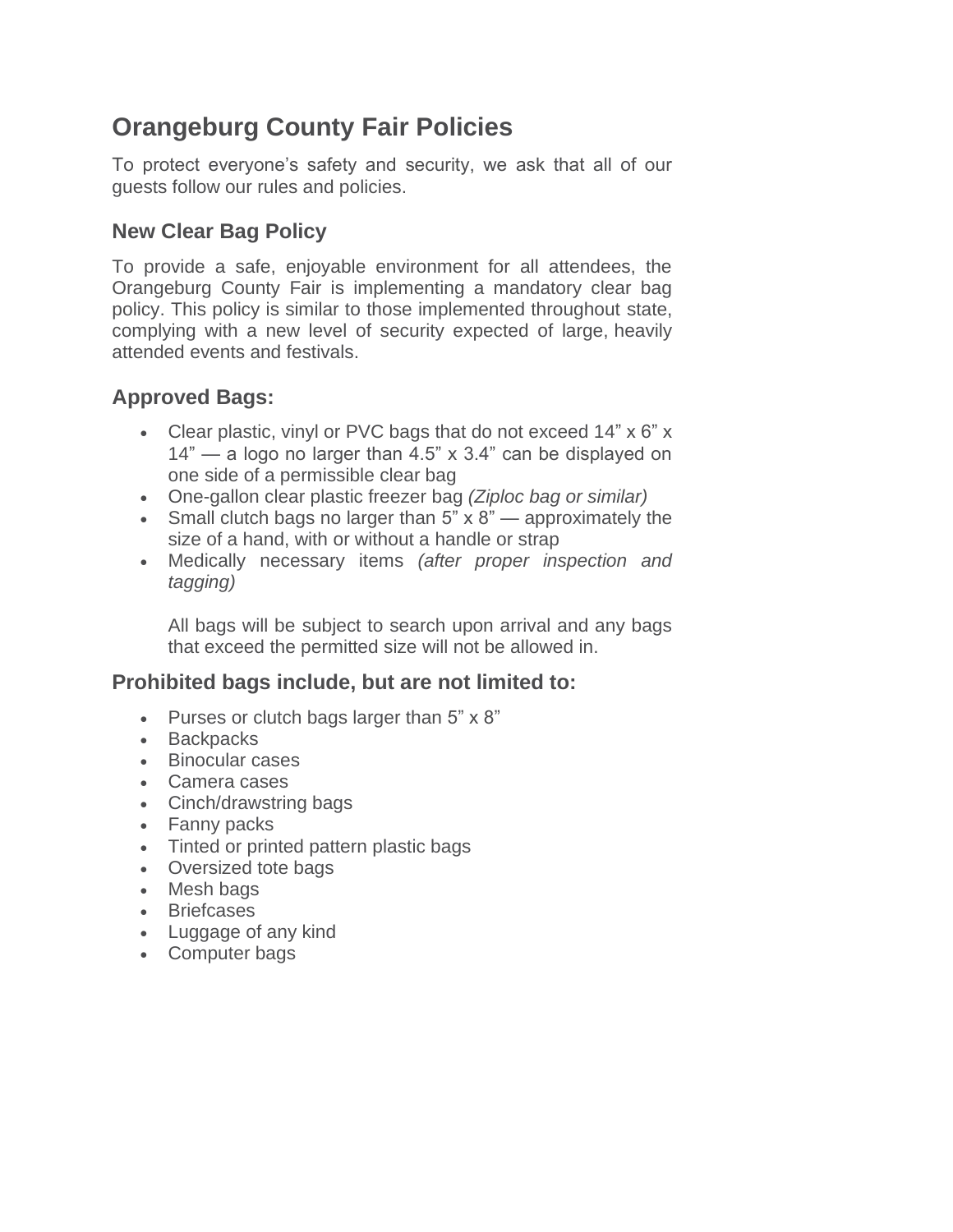#### **Youth Curfew**

Everyone under the age of 18 is required to be accompanied by a parent (21 and older) to enter the fairgrounds.

We may ask for ID as proof of age. Anyone under 18 without ID who is not accompanied by a parent will not be admitted.

## **Offensive Clothing Policy**

Anyone wearing clothing or jewelry or other personal items that fair management deems offensive or gang-related will not be allowed on the fairgrounds. Exceptions and challenges will be answered at the discretion of fair management.

## **Security and Safety Policies**

Our visitors' safety is our top concern. Surveillance cameras will be operating throughout the fairgrounds every day of the fair. The property is under jurisdiction of the Orangeburg Department of Public Safety and the Orangeburg County Sherriff, and law enforcement officials are on the grounds during the fair.

#### **Items Not Permitted**

- Selfie Sticks
- Backpacks
- Weapons (even by permit holders)
- Outside Food and Beverages
- Pets (except service animals, leashed on the campgrounds, or as part of an authorized act or exhibit)
- Segways
- Skateboards
- Tents (unless part of an authorized act or exhibit)
- Drones

#### **Drones and unmanned aircraft systems**

Out of concern for our guests' safety drones and unmanned aircraft systems, not contracted by the Orangeburg County Fair, are strictly forbidden. Law enforcement officials will be notified immediately if this policy is violated.